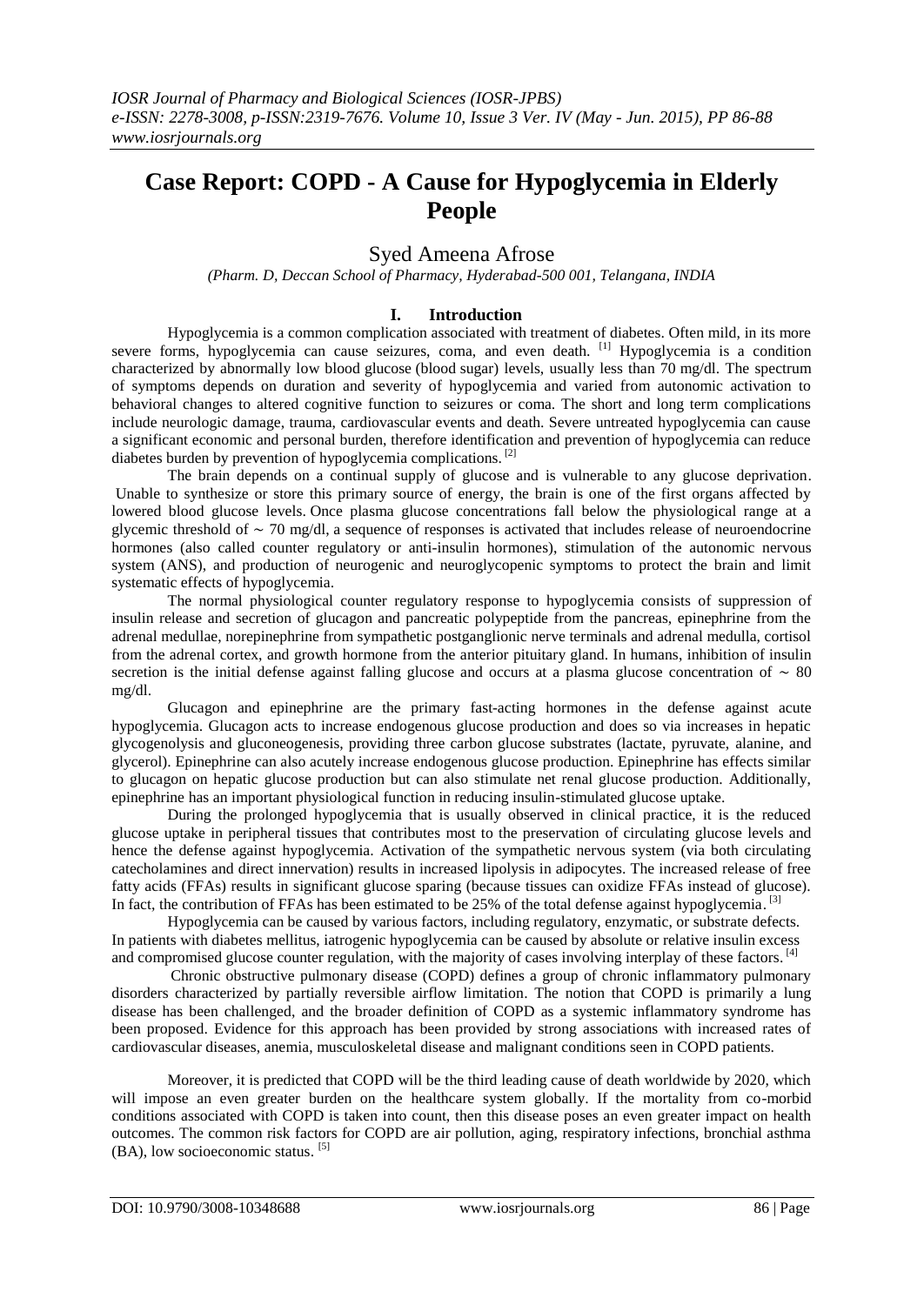# **II. Case Report**

A 75 year old male patient, who is a watchman by occupation, was admitted to the hospital in an unconscious state, with hypoglycemia for evaluation. On examination patient blood pressure was found to be 120/80mmhg and pulse rate was 80/min. and his past medical history as told by his family was that patient is alcoholic; a toddy drinker since 50 years and also a beedi smoker the patient's appetite is decreased. And he has no history of hypertension, jaundice, seizures, Coronary Artery Disease but for COPD. A finger stick point of care test indicated that the concentration of glucose in his blood was 30 mg/dl. The patient is advised for CBP. And reports revealed, White Blood Cells (WBC): 13.2 cubic.mm (4-10) neutrophils: 11.84/uL (1.8-7), lymphocytes: 0.40/L (1-4), MCH (mean corpuscular haemoglobin): 34.6pg (27-32), platelets: 23/L (1.50-5.00). The patient was given 25% Dextrose after which the patient regained consciousness. And was on following medications for one day and referred to a psychiatrist and was discharged the following day.5% Dextrose with thiamine. (lifeline), Inj. Neurobion plus ,1 amp, given intramuscularly , twice a day, Tab. Librium , 15mg , twice a day, Nebulization Duolin, three times a day.

#### **III. Discussion**

In the presented case patient even had a co morbid condition of chronic obstructive pulmonary disease (COPD). Analysis study of incidence of the hypoglycemia in COPD patients according to Food and Drug Administration reports state that On Aug, 19, 2013: 29,113 people who have chronic obstructive pulmonary disease 53 (0.18%) of them have Hypoglycemia of them 49.44% in males and 50.56% in females. And also its incidence is 91.55% in 66 above aged population. The mechanism of occurrence of hypoglycemia in COPD patients is still unknown. Alcoholism is a worldwide disaster that affects almost all organs of body in some manner. Its causes are complex. Alcohol has been shown to impair the hormonal counter regulatory responses to low blood glucose levels.

The chronic state of inflammation in COPD patients is believed to shift the metabolism of the patients toward net protein catabolism, in turn increasing the resting energy expenditure. As a result, the fat-free mass of such patients is depleted, which is accompanied by an increase in systemic markers of inflammation. Other studies have also shown a link between systemic inflammation and skeletal muscle loss in COPD, even when weight loss is not apparent. Circulating Tumor necrosis factor (TNF-α) levels have been found to be elevated in cachectic COPD patients with chronic hypoxemia, a potential stimulus for activation of the pro inflammatory cytokine system in such patients. TNF- $\alpha$ , a central inflammatory mediator in the process of muscle wasting, promotes cachexia by reducing peripheral insulin action. Muscle loss and decreased fat oxidative capacity, along with low physical activity, lead to further muscle loss and fat gain. Fat gain in turn elevates circulating TNF- $\alpha$ , escalating insulin resistance and muscle loss. <sup>[6]</sup>

The hypoglycemic effect of alcohol, probably caused by inhibition of gluconeogenesis in the liver, is well known. <sup>[7]</sup> Alcohol is metabolized mainly in the liver in two stages and catalyzed by alcohol dehydrogenase (ADH) and aldehyde dehydrogenase (ALDH), with Nicotinamide adenine dinucleotide (NAD+) as a hydrogen acceptor. As can be seen from the pathway shown in Figure, the presence of alcohol within the cell makes a heavy demand on a limited supply of NAD+, (a niacin-derived coenzyme) and consequently the NAD+/NADH (Nicotinamide adenine dinucleotide reduced form) ratio falls. In particular, the oxidation of lactate to pyruvate will become much slower than the reverse reaction, which accounts for the observed accumulation of lactate leading to reduction in capacity of liver to deliver glucose to blood. Other redox reactions depending on NAD+ that occur in the tricarboxylic acid cycle also similarly become slower in the presence of alcohol. The maximum rate of oxidation of acetate may not be more than 25% of the normal. Therefore acetate is diverted into the fatty acid synthetase system accounting for the fatty liver condition commonly found in alcoholics<sup>[8]</sup>

Hypoglycemia (a low blood glucose level) observed is the result of the failure of a metabolic pathway called gluconeogenesis i.e., production of glucose from non-carbohydrate sources like lactate, glycerol and amino acids. All these precursors require NAD+ for the synthesis of glucose and since NAD+ is in short supply, gluconeogenesis is greatly reduced.<sup>[9]</sup> Lactate when present in an abnormally high concentration in the blood competes in the renal mechanism for the excretion of uric acid. Therefore the kidney is unable to fully excrete this end product of nucleic acid metabolism and its accumulation leads to the symptoms of the disease gout.<sup>[10]</sup> Chronic malnutrition decreases the availability of triglyceride in adipose tissue, which results in deficient glycerol available to be converted to glucose and fewer fatty acids to support energy metabolism.

Treating hypoglycemia is important. Delay may lead to seizures, coma or even death especially in diabetic patient.<sup>[11]</sup>

Management of hypoglycemia includes two priorities: 1) immediately restoring glucose levels in a patient who presents with severe hypoglycemia, and 2) taking steps to help stabilize long-term glucose control and prevent additional episodes of hypoglycemia.

Immediate treatment of hypoglycemia involves the administration of glucose. [12] This will completely alleviate the hypoglycemia; however, it will not correct damage to the Central nervous system or embryonic